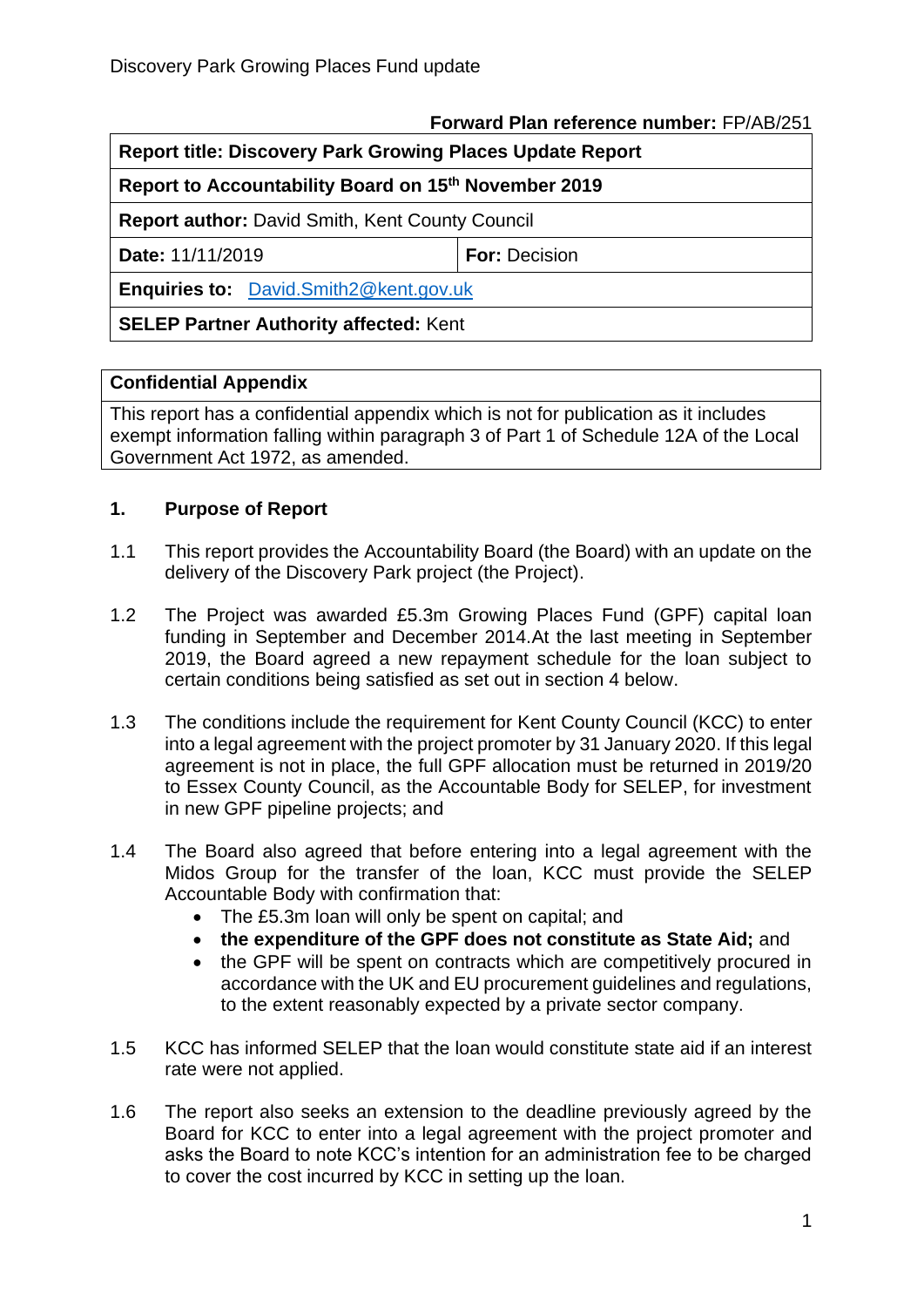#### **2. Recommendations**

- 2.1. The Board is asked to:
	- 2.1.1. **Agree** that interest is charged on the £5.3m GPF loan. The exact interest rate will be determined by KCC in accordance with the methodology set out in the attached confidential appendix
	- 2.1.2. **Agree** that the rate of interest will be confirmed to the SELEP Accountable Body prior to the legal agreement being signed between KCC and the Midos Group, and the interest will be repaid to Essex County Council (ECC), the SELEP Accountable Body, to be reinvested in SELEP projects.
	- 2.1.3. **Agree** an extension of the deadline for the legal agreement to be entered into between KCC and the Midos Group from 31st January 2020 to 31st March 2020. If the legal agreement between KCC and the Midos Group has not been entered into by 31<sup>st</sup> March 2020, the GPF must be returned in Q1 2020/21 to ECC, as the Accountable Body for SELEP, for investment in new GPF pipeline projects
	- 2.1.4. **Note** KCC's intention to charge an additional 5% administration fee (£265,000) to cover the activities described in section 6 of the report.
	- 2.1.5. **Note** KCC's intension to write to the Midos Group to provide notification to the applicant of the intention to charge market rate interest and for an administration fee to apply. A deadline of the 1<sup>st</sup> December 2019 will be set for the developers to confirm whether the Midos Group wish to proceed with the loan.
	- 2.1.6. **Agree** that if confirmation is not received from the Midos Group by the 1<sup>st</sup> December 2019, as set out in 2.1.5, the Project will be removed from the GPF programme and funding must be returned to ECC, as the SELEP Accountable Body, by 31<sup>st</sup> January 2020.
	- 2.1.7. **Note** that a Variation to the Credit Agreement between KCC and ECC, as SELEP Accountable Body, is required to incorporate the changes set out in this report.

## **3. Discovery Park Update (SELEP)**

3.1. The Discovery Park is as a multi-business science park, which offers highquality laboratory, office and manufacturing facilities. It occupies the former Pfizer site in Sandwich (Kent), and benefits from Enterprise Zone status. It is renowned as a centre for drug discovery, with some of the most famous drugs in the world (Viagra and Diflucan) discovered and developed here. It also includes a large parcel of land which is suitable for residential development.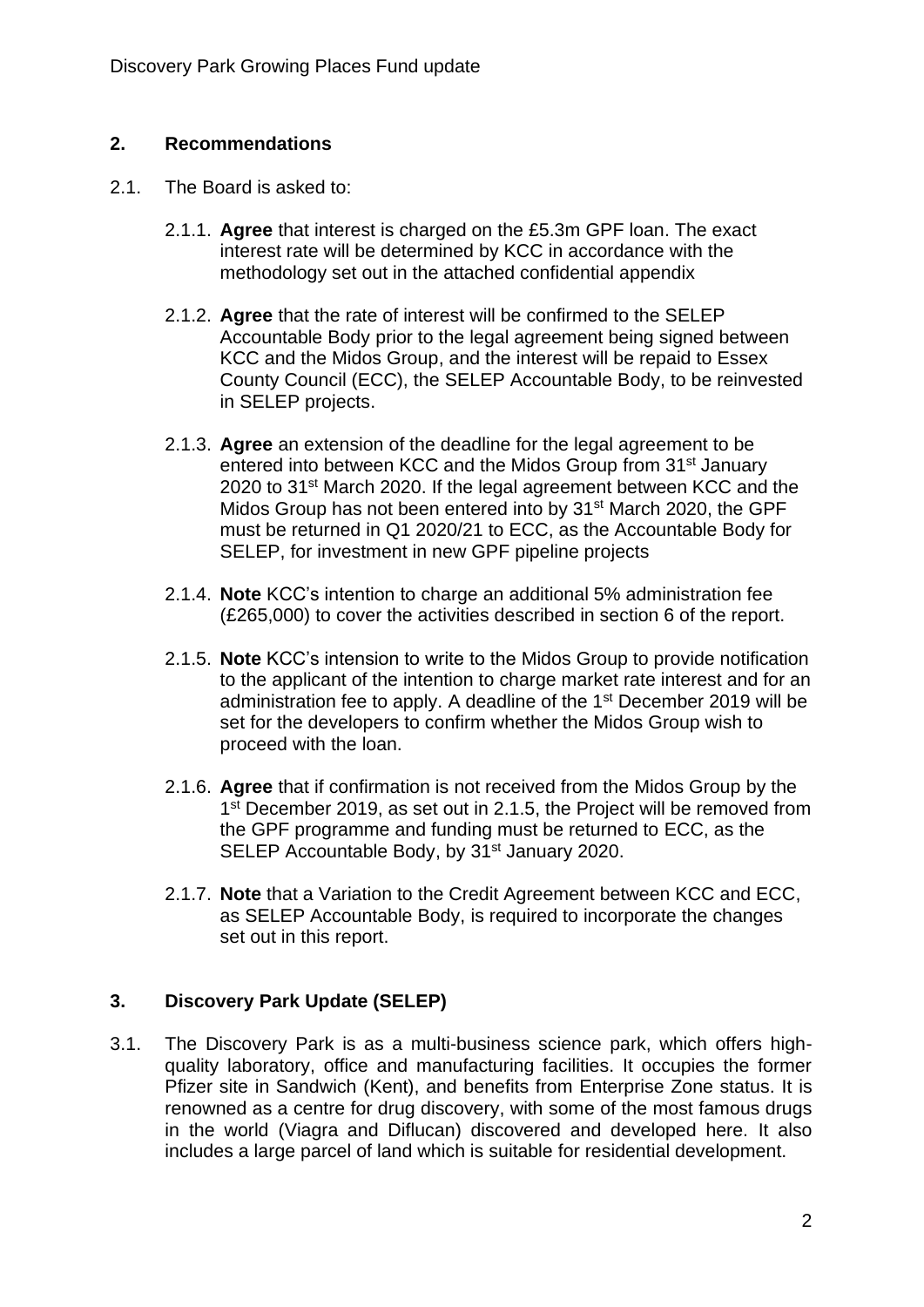3.2. £5.3m of GPF was allocated by SELEP (in GPF round one) to KCC to support works at Discovery Park to build a spine road and deliver infrastructure enabling works which are required to enable 500 homes to be built on part of the site.

## **4. Background**

- 4.1. GPF was allocated to the Project in September and December 2014 by the SELEP Strategic Board.
- 4.2. A legal agreement was entered into between ECC as the SELEP Accountable Body, and KCC, under which £5.3m GPF was transferred to KCC during 2017/18. Since then, the Project has been subject to delay due to a change of ownership of the site to the Midos Group in June 2018 and some Environmental Agency planning conditions; these issues have now been resolved.
- 4.3. On 13<sup>th</sup> September 2019, the Board received an update report on the Project and approved a new repayment schedule; this was subject to the following conditions. The decisions by the Board were to:
	- o **Agree** the updated repayment schedule for the Project.
	- o **Note** the intention for Kent County Council to seek a legal charge over the development to ensure the completion of the Project and the timely repayments of the GPF.
	- o **Agree** that if Kent County Council have not entered into a legal agreement with the project promoter by 31 January 2020, the GPF must be returned in 2019/20 to Essex County Council, as the Accountable Body for SELEP, for investment in new GPF pipeline projects; and
	- o **Agree** that before entering into a legal agreement with the Midos Group for the transfer of the loan, Kent County Council must provide the SELEP Accountable Body with confirmation that:
		- The £5.3m loan will only be spent on capital: and
		- **the expenditure of the GPF does not constitute as State Aid**; and
		- the GPF will be spent on contracts which are competitively procured in accordance with the UK and EU procurement guidelines and regulations, to the extent reasonably expected by a private sector company.
- 4.4. Work is progressing to ensure that these conditions are met, where it is feasible to do so. Since the September 2019 Board meeting, KCC commissioned legal counsel advice on whether the expenditure of GPF constitutes state aid. The confidential appendix 1 contains the advice that KCC received. This states an interest rate must be charged on the loan to ensure that the expenditure of GPF does not constitute as State Aid. Discussions with applicant have ceased until the position in relation to the charging of interest has been confirmed. The deadline agreed in September 2019 to conclude the legal agreements by the 31 January 2020 is no longer feasible (see Section 7 of this report).

## **5. Interest Rate - SELEP additional context**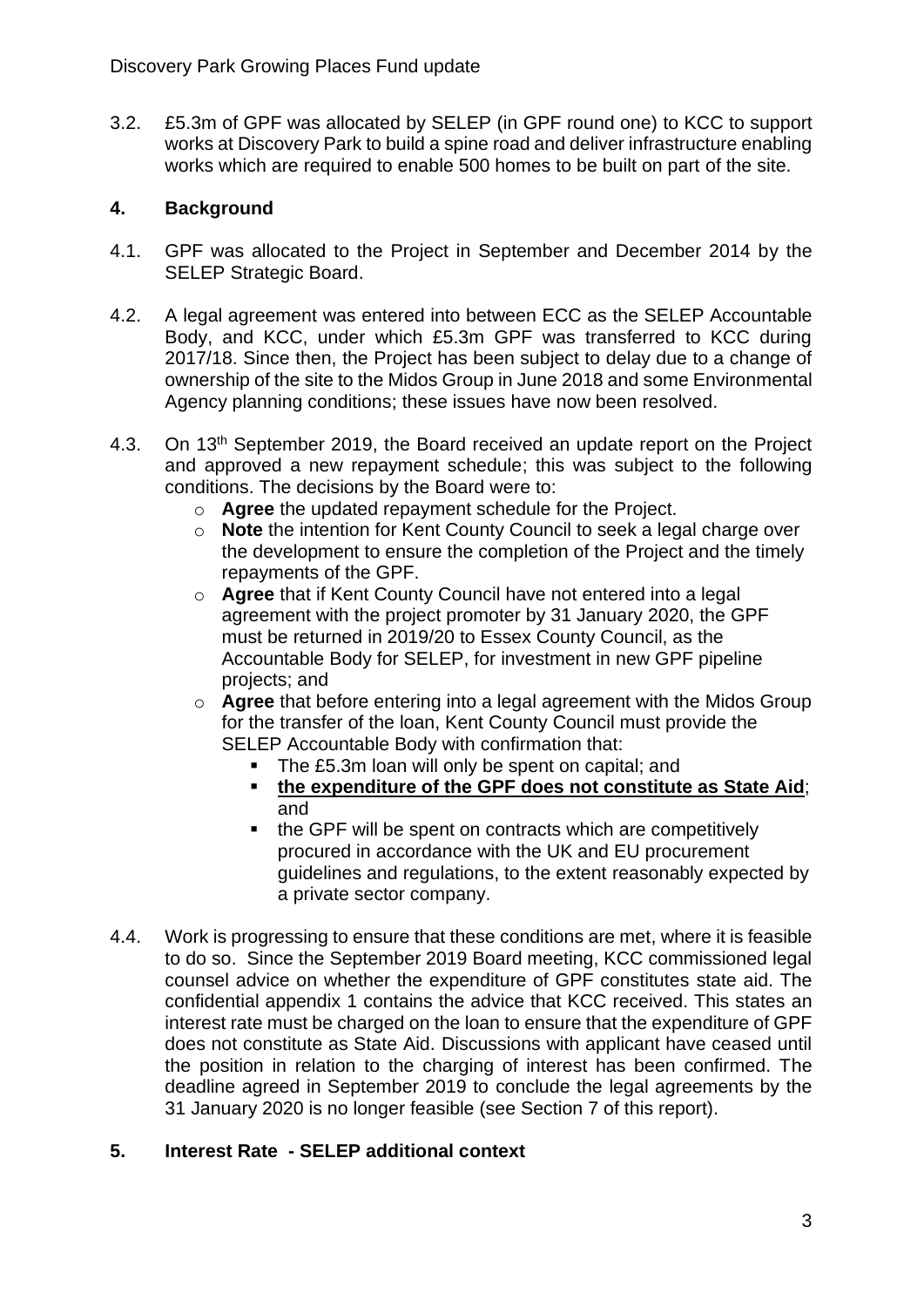- 5.1. GPF was established in 2011 as a recyclable loan scheme. Until June 2017, no interest was charged on the loan. On the 9<sup>th</sup> June 2017, the Strategic Board agreed that interest will be charged on new GPF loan investments at two percent below the Public Works Loan Board (PWLB) Fixed Maturity Rate or zero (whichever is higher).
- 5.2. The Strategic Board agreed to apply interest to serve two purposes; (i) to incentivise the early repayment of the loan and (ii) to reduce the depreciation of the GPF through time as a result of inflation.
- 5.3. As the PWLR rate has remained relatively low since 2017, a majority of the GPF loans agreed since June 2017 have been agreed with a zero percent rate of interest. In most instances, this rate of interest would be below Market Rate and as such, the GPF loans could constitute as State Aid; to address this, all Projects are required to confirm that investment of GPF in the Project will not be providing State Aid.
- 5.4. As the GPF loan to this Project was agreed by SELEP Strategic Board in 2014, these processes for the charging of interest had not been agreed at the time of decision being made by SELEP to invest in the Project. However, as with the award of any public funding, there was a firm requirement to ensure that investment in GPF projects does not contravene State Aid provisions. This requirement is reflected within the agreement between ECC and KCC in relation to the Project.

#### **6. Interest Rate – KCC proposed approach**

- 6.1. As a public body, all loans provided by local authority partners (such as KCC) to private-sector borrowers are subject to EU State Aid rules.
- 6.2. If KCC do not charge interest on the GPF loan, State Aid rules will apply and therefore the loan cannot be awarded to the Midos Group.
- 6.3. To comply with State Aid rules, KCC has commissioned legal advice which confirms that KCC's standard approach to charging interest (as set out in 6.5 below) is compatible with EU proxy methodology and has the effect of minimising State Aid.
- 6.4. The Board is therefore asked to agree to the charging of interest on the loan, as per KCC's standard approach, to meet the Board's request that the loan must not, 'constitute state aid'.
- 6.5. KCC uses an EU approved proxy methodology for determining the interest rate payable, which has two basic elements, defining a base rate and a margin. The base rate is the prevailing EU Base Rate for the UK, this rate is variable. An appropriate margin will be offered based on an appraisal of the creditworthiness of the applicant, nature of the investment and collateral offered, this rate will typically be fixed.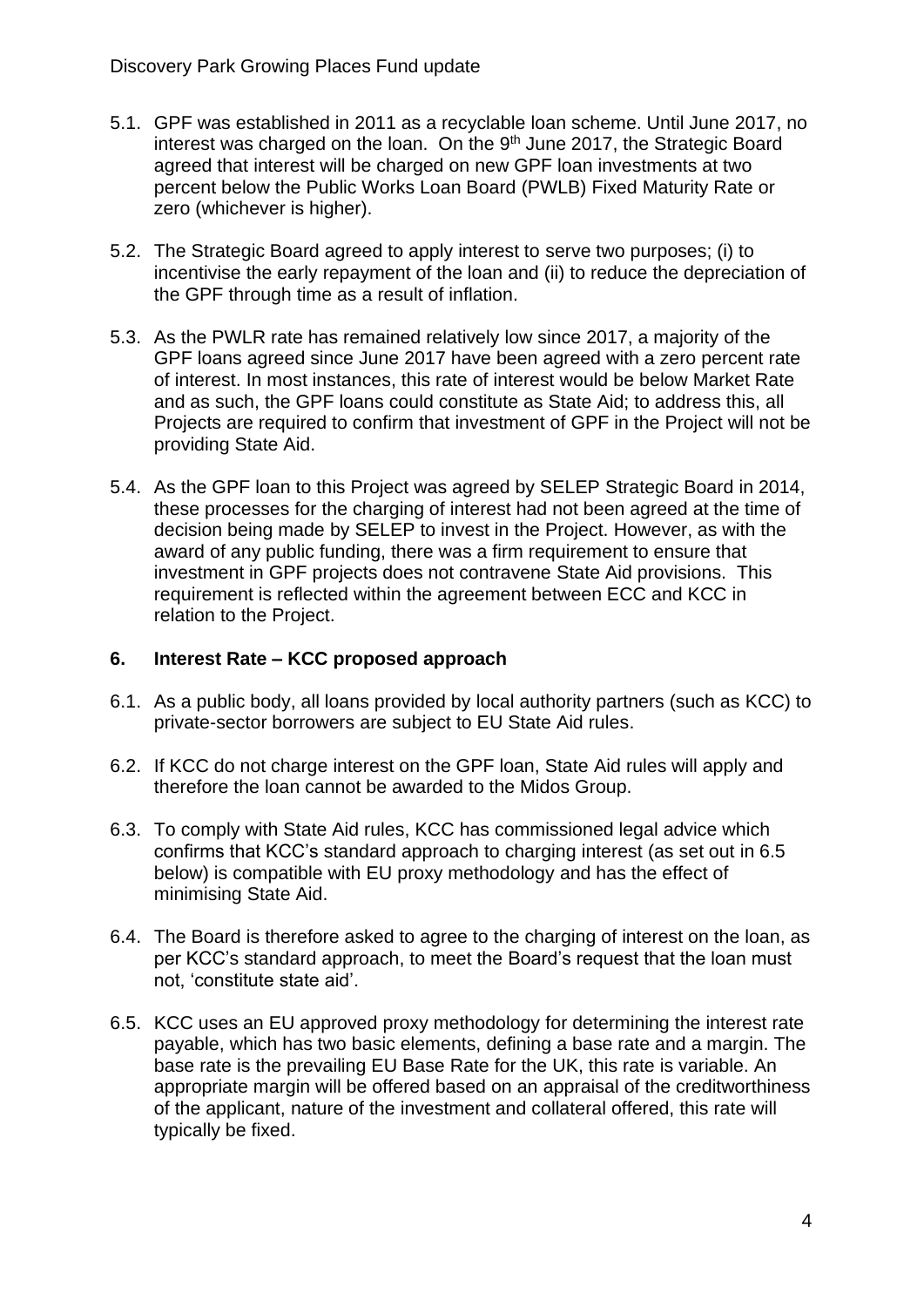- **Creditworthiness -** Credit scores are used from a recognised credit rating agency to support the creditworthiness assessment process. Where an applicant does not have an external rating, an assessment of financial standing and the risks associated with lending to the business and the project will be carried out by the KCC external appraisers.
- **Collateralisation -** Collateralisation is based on the security offered for the loan and the amount the KCC could expect to recoup in the event of default. We will require satisfactory demonstration of an ability to repay and adequate security, usually in the form of property assets. Security are typically provided as a first ranking charge over property, debentures over companies or non-property related security such as capital guarantees from a suitable parent company.
- **Margin Matrix –** The table in section 7.3 of the Confidential Appendix 1 shows how this process works. Please note that the "margin matrix" determines minimum margin and therefore the minimum interest rate, KCC/SELEP may wish in certain circumstances to charge a higher interest rate after taking into account additional risk factors i.e. sector, wider economic issues etc.
- 6.6.Section 7.3 and 7.4 of the Confidential Appendix 1 explains the possible interest which could be charged. The exact rate of interest cannot be confirmed until the full application, supporting documents and the type of security offered has been independently appraised and valued.
- 6.7.The Confidential Appendix 1 outlines the implications for the UK State Aid process after Brexit.

# **7. Administration Fee**

- 7.1. In 2014, it was agreed by the SELEP Strategic Board that the Project should be considered through KCC's own Expansion East Kent (now the Kent and Medway Business Fund - KMBF) processes for the assessment, evaluation and monitoring of the programme, rather than through SELEP's own processes. This flexibility for the oversight of the Project by KCC was agreed as SELEP's current governance processes and procedures were not in place. The Accountability Board had not yet been established and there was no Local Assurance Framework in place, to set out the SELEP processes for funding decisions to be made and investments to be monitored. This Project therefore is somewhat unique in its arrangements.
- 7.2. KCC's KMBF standard process is to charge applicants a 5% administration fee (in addition to any interest rate) to cover the cost of the independent appraisal, legal fees and asset valuation. It is expected that the administration costs that KCC will incur in just establishing the loan will be in excess of £40k. Further costs will be incurred by KCC over the lifetime of the loan, including quarterly monitoring, auditing, and the evaluation of the Project.
- 7.3. Section 7.3 of the Confidential Appendix 1 highlights the need to reflect within a loan agreement additional charges to replicate what a private comparable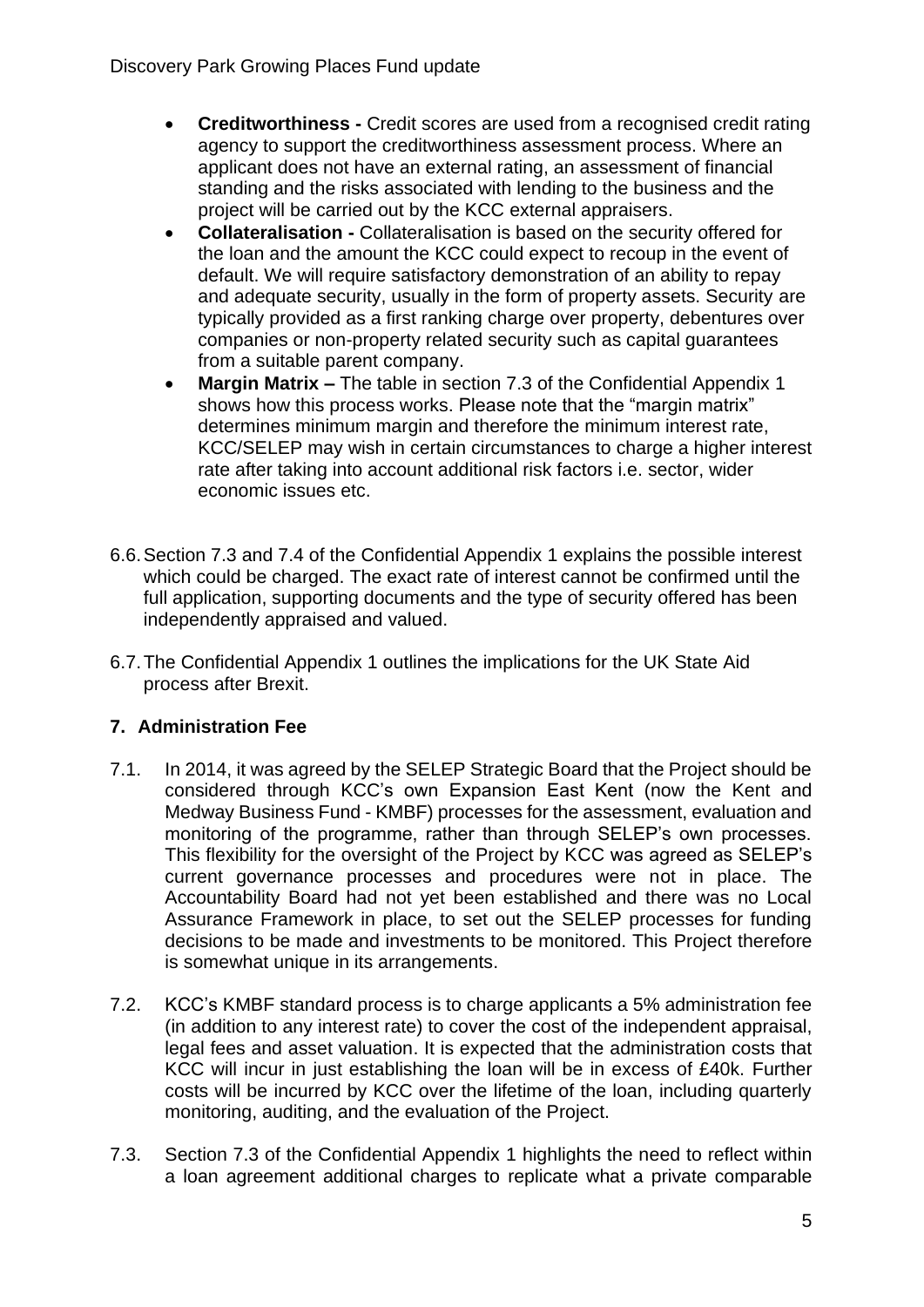lender would charge. A 5% administration fee is commonly required by banks and financial institutions. The Board is asked to note KCC's intention to apply this administration fee, over and above the charging of interest. Based on a 5% charge, the administration fee will total £265,000.

# **8. Timeline to set up the legal agreement**

- 8.1. The confirmation by the legal counsel that the loan constitutes state aid has obliged KCC to pause commissioning the market valuation and setting up the loan until the Board confirms that it wishes to continue to progress with the loan.
- 8.2. In addition, as paragraph 6.1 sets out, this loan is subject to governance considerations by two separate decision-making bodies – firstly the SELEP Accountability Board, and secondly, the KCC Investment Advisory Board which ran the Expansion East Kent process and now operates the Kent and Medway Business Fund process. By pausing to seek approval from the SELEP Accountability Board on 15 November to continue with the GPF loan, it has meant the necessary paperwork cannot be taken to the next Investment Advisory Board meeting at the end of November 2019 for them to issue an Offer in Principle.
- 8.3. This hinders the ability of KCC and the Midos Group to conduct all the necessary actions to sign and seal by 31 January 2020.
- 8.4. In October 2019, SELEP launched a call for new expressions of interest from applicants seeking GPF capital loan funding through the next funding round. The SELEP Investment Panel is scheduled to meet in April 2020 to agree a new prioritised pipeline of GPF projects.
- 8.5. The Board is asked to agree to extend the timeframe which Kent County Council has to enter into a legal agreement with Discovery Park to 31st March 2020. If no legal agreement is signed by this date, the £5.3m will be reinvested by the SELEP Investment Panel when it meets in April 2020.

# **9. Next Steps**

- 9.1 The next steps include:
	- Receiving an agreement from Midos Group by 1st December 2019 to proceed with the loan to include the charge of a 5% administration fee and interest charged on £5.3m (% of interest rate to be confirmed with the SELEP Accountable Body) ;
	- Instruct valuers. This will include a valuation of the site ;
	- Receiving full application and supporting documents from the Midos Group;
	- Consideration of the Project at KCC Investment Advisory Board on 22<sup>nd</sup> January 2020;
	- Agreeing a variation to the Credit Agreement with Essex County Council, as the SELEP Accountable Body.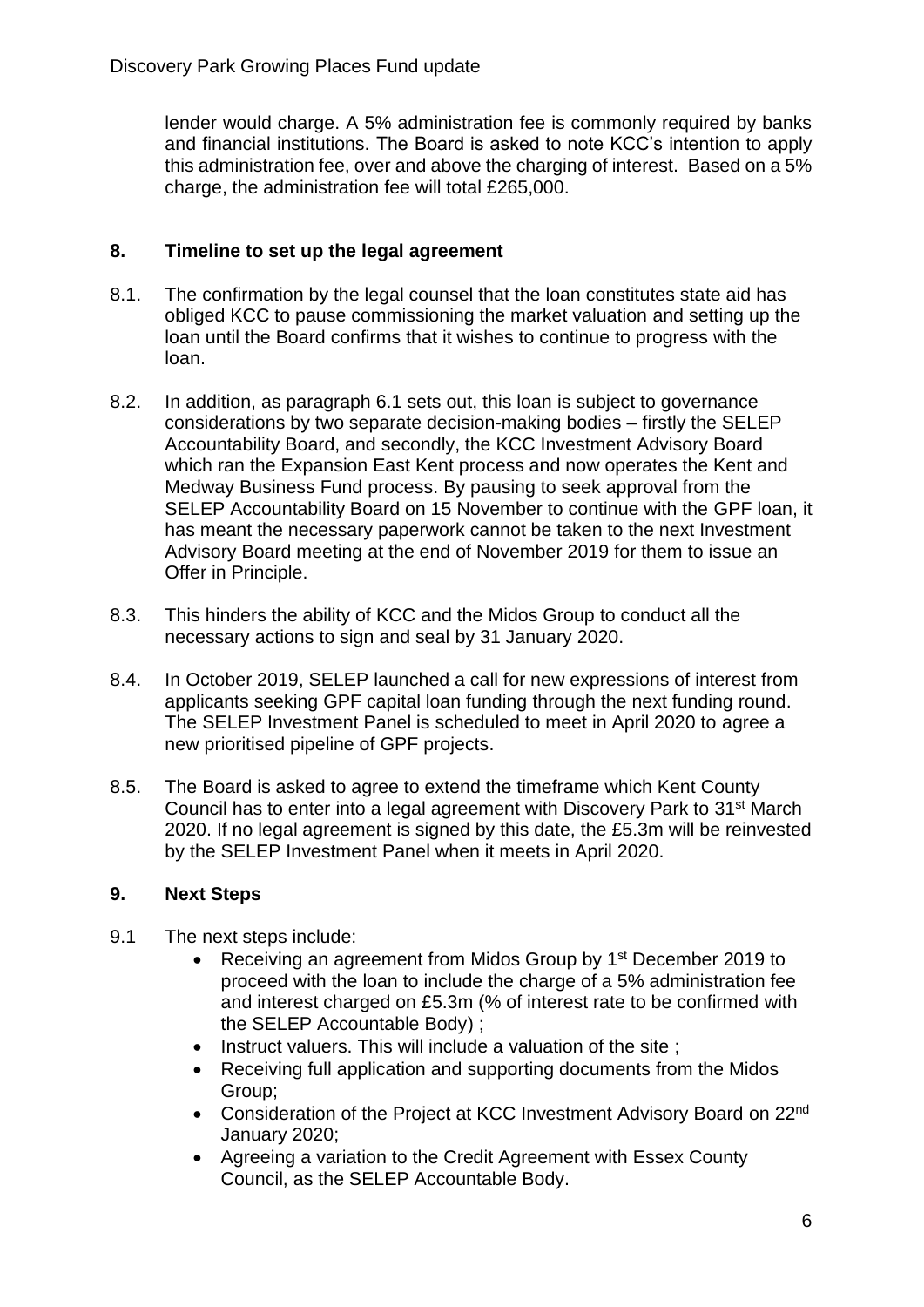- 9.1. Whilst the timescales are tight, an eight week period has been allowed between the KCC Investment Advisory Board decision and the 31<sup>st</sup> March 2020 deadline.
- 9.2. As per the list of activities above, a full application and supporting information will be sought from the Midos Group in advance of the KCC Investment Advisory Board. This will help inform whether the other two funding conditions can be satisfied. These conditions include confirmation being received by SELEP Accountable Body that:
	- The £5.3m loan will only be spent on capital; and
	- The GPF will be spent on contracts which are competitively procured in accordance with the UK and EU procurement guidelines and regulations, to the extent reasonably expected by a private sector company.
- 9.3. Subject to the Board agreeing the recommendations of this report, KCC will formally write to the Midos Group to provide notification to the applicant of the intention to charge market rate interest and for an administration fee to apply.
- 9.4. The Midos Group will be asked to provide a formal response by the  $1<sup>st</sup>$ December 2019 to confirm whether they wish to proceed with the loan, accepting that interest will be charged at market rate and the administration charge will apply.
- 9.5. If the Midos Group does not provide confirmation by the 1<sup>st</sup> December 2019 that they wish to proceed with the loan, the Project will be removed from the LGF programme and the GPF must be returned to ECC, as the SELEP Accountable Body, for reinvestment through the next round of GPF by the 31<sup>st</sup> January 2020.
- 9.6. If the project promoter does not confirm in writing to KCC that they wish to proceed, by the 1st December 2019, there will be insufficient time for the activities listed in 9.1 to be completed and legal agreement entered into by the 31st March 2020.
- 9.7. If this legal agreement is not in place by the 31<sup>st</sup> March 2021, the £5.3m GPF must be returned to Essex County Council, as the Accountable Body in full during Q1 2020/21, for investment in new GPF pipeline projects.

#### **10. Financial Implications (Accountable Body comments)**

10.1. On the 4<sup>th</sup> August 2017, Essex County Council transferred £3.4m of GPF funding to Kent County Council under the terms of the Credit Agreement in place to support delivery of the Discovery Park GPF scheme; A further £1.9m was transferred on the  $6<sup>th</sup>$  March 2018, giving a total investment of £5.3m.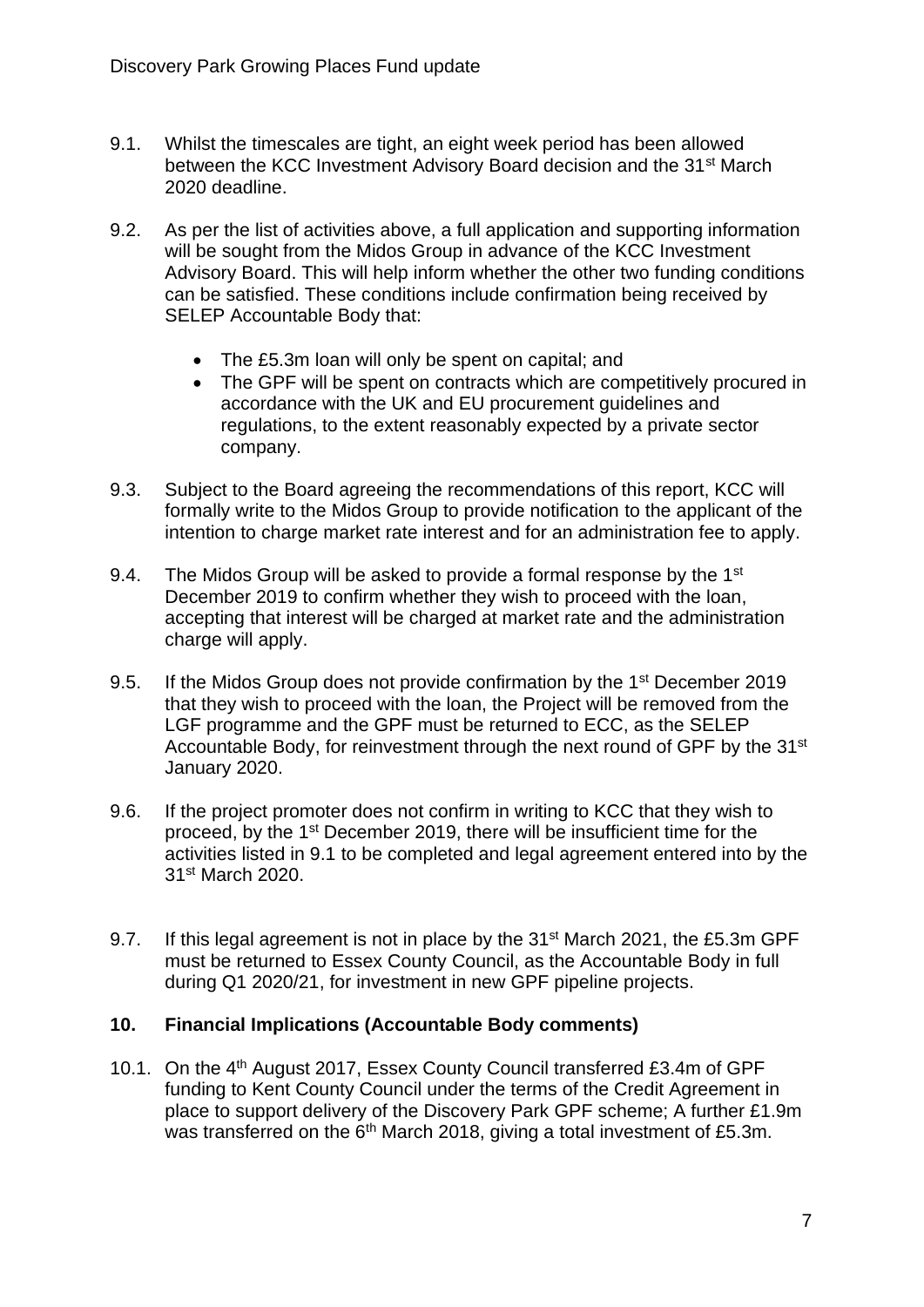- 10.2. To date, the Accountable Body has accounted for in excess of £115,000 of interest foregone on this investment as it has been allocated to KCC as an interest free loan.
- 10.3. In considering the recommendation to enable Kent County Council to charge interest on the loan, the Board may wish to note the following:
- 10.3.1. The purpose of the GPF scheme is to provide loan funding to support projects with a demonstrable need for intervention, including demonstrating that they are unable to secure funding through other routes; paying interest on a secured loan at market rate might suggest that this requirement is no longer met.
- 10.3.2. Kent County Council have yet to establish whether a loan with interest at Market rate would be acceptable to the current owner.
- 10.3.3. In the bid for GPF funding made in 2014, the then applicant indicated that without the subsidised loan, the cost of providing site infrastructure for the housing development would impact the viability of the development. It was advised that the absence of appropriate housing as part of the comprehensive site offer could delay the letting of the commercial and science buildings. This position may no longer be the case due to market changes in the 5 years since the original bid was applied for.
- 10.3.4. The existing credit agreement in place with KCC does not allow for the application of interest at Market rate and would need to be amended by way of a variation to the agreement.
- 10.4.It is a requirement of all SELEP investments that state aid regulations are adhered to; should the Board choose not to agree to the recommendation by KCC to charge interest, the Project would not be able to progress in its current form. In this circumstance, the Board is advised to agree to cancel the Project and for the £5.3m of funding currently held by KCC to be returned to the Accountable Body as soon as practically possible to enable reinvestment through the next round of GPF allocations.
- 10.5.It is noted in the report that an administration charge will be applied to the loan. There is no requirement from SELEP for an administration charge to be applied to any GPF loan. The Accountable Body would not expect the charge to exceed the costs incurred by KCC.
- 10.6.The Board is advised to review all GPF schemes to assure itself that no further projects are experiencing similar issues where funding has been allocated, but delivery is delayed, as this potentially risks further erosion of the investment value of the GPF scheme. Agenda item 12 provides the latest update on the GPF programme.
- **11. Legal Implications (Accountable Body comments)**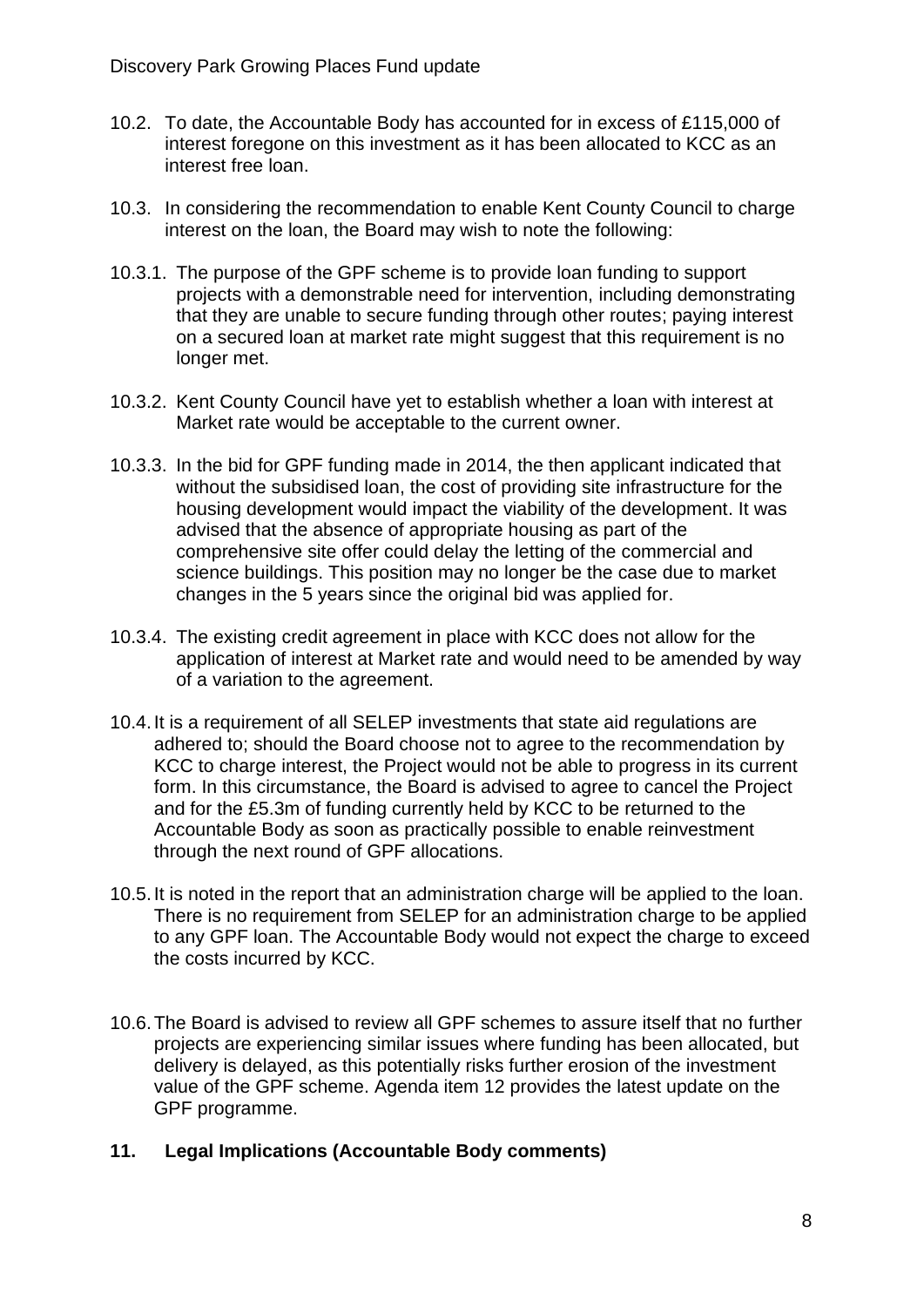- 11.1. It is a requirement of all SELEP investments that state aid regulations are adhered to.
- 11.2. Each award of GPF approved by the Board is supported by a Loan Agreement, which sets out the terms and conditions of the loan and sets out the repayment schedule. Where changes are proposed to the project and/or repayment schedules, then where an agreement is in place, a Deed of Variation will be required to amend the agreement and place the revisions within the terms of the Agreement.
- 11.3. The Agreements stipulate that the dates provided within the Drawdown Schedule are the earliest date by which a request to draw down the instalments can be made by the recipient authority. Accordingly changes to those dates and instalment values will require a deed of variation to the agreement currently in place, to ensure that the new Drawdown Schedule is brought within the terms of the Agreement.

# **12. Equality and Diversity implication**

- 12.1. Section 149 of the Equality Act 2010 creates the public sector equality duty which requires that when a public sector body makes decisions it must have regard to the need to:
	- (a) Eliminate unlawful discrimination, harassment and victimisation and other behaviour prohibited by the Act;
	- (b) Advance equality of opportunity between people who share a protected characteristic and those who do not;
	- (c) Foster good relations between people who share a protected characteristic and those who do not including tackling prejudice and promoting understanding.
- 12.2. The protected characteristics are age, disability, gender reassignment, pregnancy and maternity, race, religion or belief, gender and sexual orientation.
- 12.3. In the course of the development of the project business case, the delivery of the Project and the ongoing commitment to equality and diversity, the promoting local authority will ensure that any equality implications are considered as part of their decision making process and where it is possible to identify mitigating factors where an impact against any of the protected characteristics has been identified.

## **13. List of Appendices**

*Confidential Appendix 1 – Legal Counsel advice*